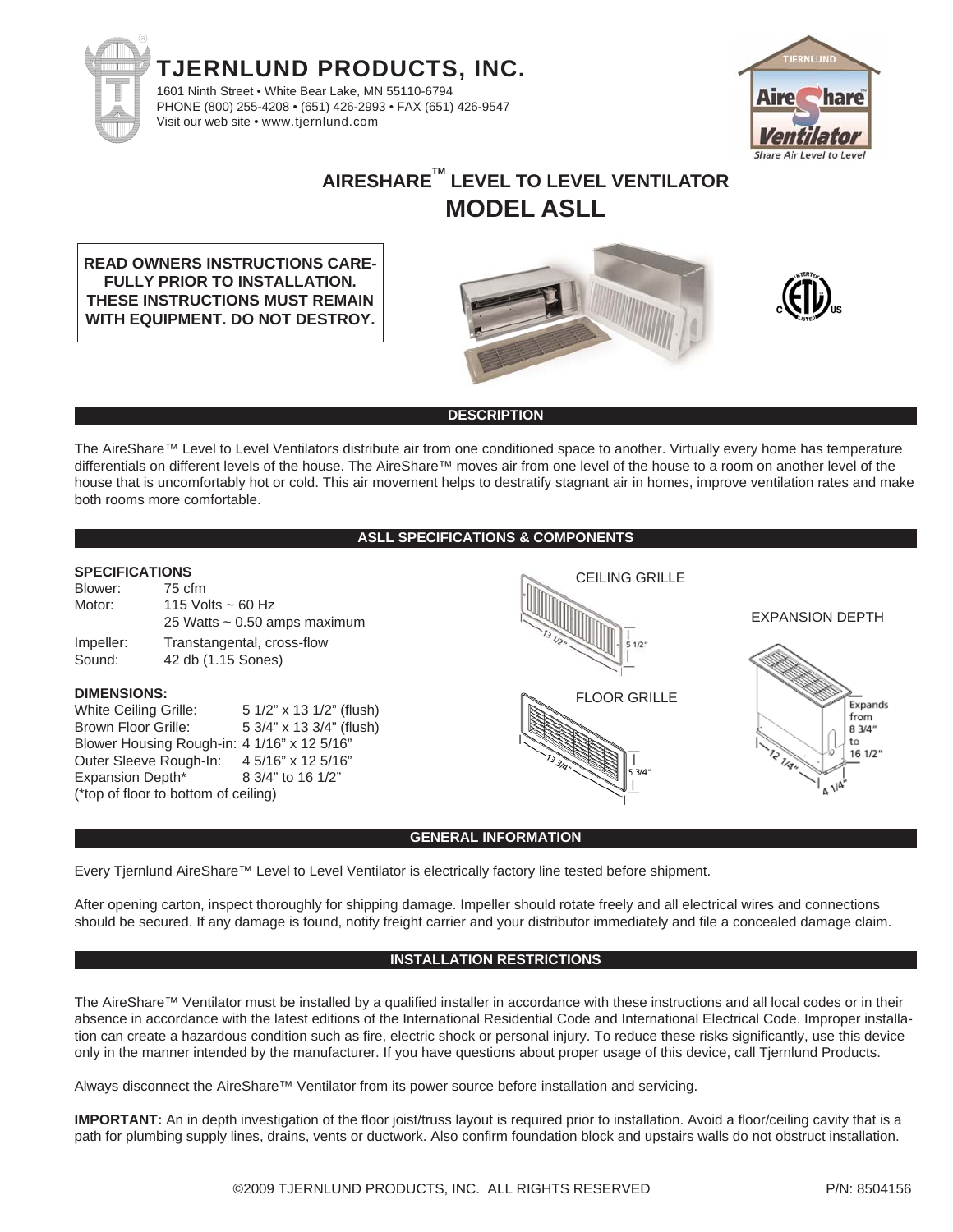## **WARNING**

- The AireShare™ may not be used to exhaust hazardous or explosive materials or vapors.
- The AireShare™ may not be used in kitchens or move moisture-laden air from sources such as bathrooms and kitchens.
- The AireShare™ may not be used to move air from from a utility room containing gas or oil fuel heating equipment.

**WARNING:** Disconnect power to the ASLL before servicing. To reduce the risk of fire, electrical shock and injury to persons, the AireShare™ must be installed with the ASLL Floor grille that was provided with the ASLL.

**WARNING:** To reduce the risk of fire or electrical shock, do not use this fan with any solid state speed control devices.

**WARNING:** To reduce the risk of fire, electric shock, or injury to persons, observe the following:

- a. Use this unit only in the manner intended by the manufacturer. If you have questions, contact the manufacturer.
- b. Before servicing or cleaning unit, switch power off at service panel and lock the service disconnecting means to prevent power from being switched on accidentally. When the service disconnecting means cannot be locked, securely fasten a prominent warning device, such as a tag, to the service panel.
- c. Installation work and electrical wiring must be done by qualified person(s) in accordance with all applicable codes and standards, including fire-rated construction.
- d. When cutting or drilling into floor, wall or ceiling areas, do not damage electrical wiring and other hidden utilities.

## **WARNING**

**Disrupt power at circuit breaker to outlets near the joist/truss area you will be working in.** 

When sawing through sheetrock or floor, immediately stop if you detect the saw blade coming in contact with any wiring or plumbing. Investigate further to determine if it is possible to safely continue to use this joist/truss cavity. Switch to another joist/truss cavity if necessary.

#### **BEFORE YOU START:**

Determine the joist/truss cavity mounting location. If you are wiring to an existing outlet it is best to select a joist/truss section that contains an electrical outlet for wiring. **IMPORTANT: Direction of joist/truss might determine which direction the ASLL can be installed. Review ASLL dimensions and minimum and maximum expansion of sleeve before installing, (See Diagram A).** Use a stud finder to verify joist/truss location and direction.

#### **TOOLS REQUIRED**



Sheetrock Saw • Phillips Screwdriver • Drill • Tape Measure • Utility Knife • Wire Stripper • Stud Finder (required if ceiling is finished) 3/8" drill bit & 1/4" drill bit 2" longer than joist/truss thickness (long bit not required if ceiling is unfinished) • Jig Saw / Reciprocating Saw

### **INSTALLATION**

#### **PRE-INSTALLATION INSPECTION**

**IMPORTANT:** An in depth investigation of the floor joist/truss layout is required prior to installation. Avoid a section that is a path for plumbing supply lines, drains, vents or ductwork. Also confirm foundation block or upstairs walls do not obstruct installation. If wiring to an existing outlet using surface wiring, it is best to select a joist/truss section that contains an electrical outlet to wire into.



INSTALLATION



Determine if the installation is a downflow or upflow application. If ASLL will discharge air up to the level above it is upflow. If ASLL will discharge air down to a lower level it is downflow.

# **THE FOLLOWING STEPS ARE FOR AN UPFLOW INSTALLATION**

1. Proceed to step 2 if ceiling is unfinished. If ceiling is finished use a stud finder to locate the inside edges of the joist/truss ASLL will be installed between. Apply masking tape on ceiling along joist/trusses in the desired location ASLL will be installed in. Make sure a proper analysis as noted above has taken place before cutting hole in ceiling. In the center of the tape cut a 3" x 3" inspection hole to review the intended installation area using a flashlight and small mirror if necessary, (See Diagram B).

**NOTE:** The following installation illustrations show the upper level floor with carpeting.

2. If floor above has carpeting it may be desirable to pull carpeting back if possible. If it is a good installation area, slowly drill a small pilot hole with a 1/4" drill bit through the 3" x 3" inspection hole or center of joist/truss area up through subfloor. Drill bit might cause carpet to unravel so be cautious. Once you go through subfloor reverse out of the hole. Use an extended screw driver or scratch awl to push through the carpet above.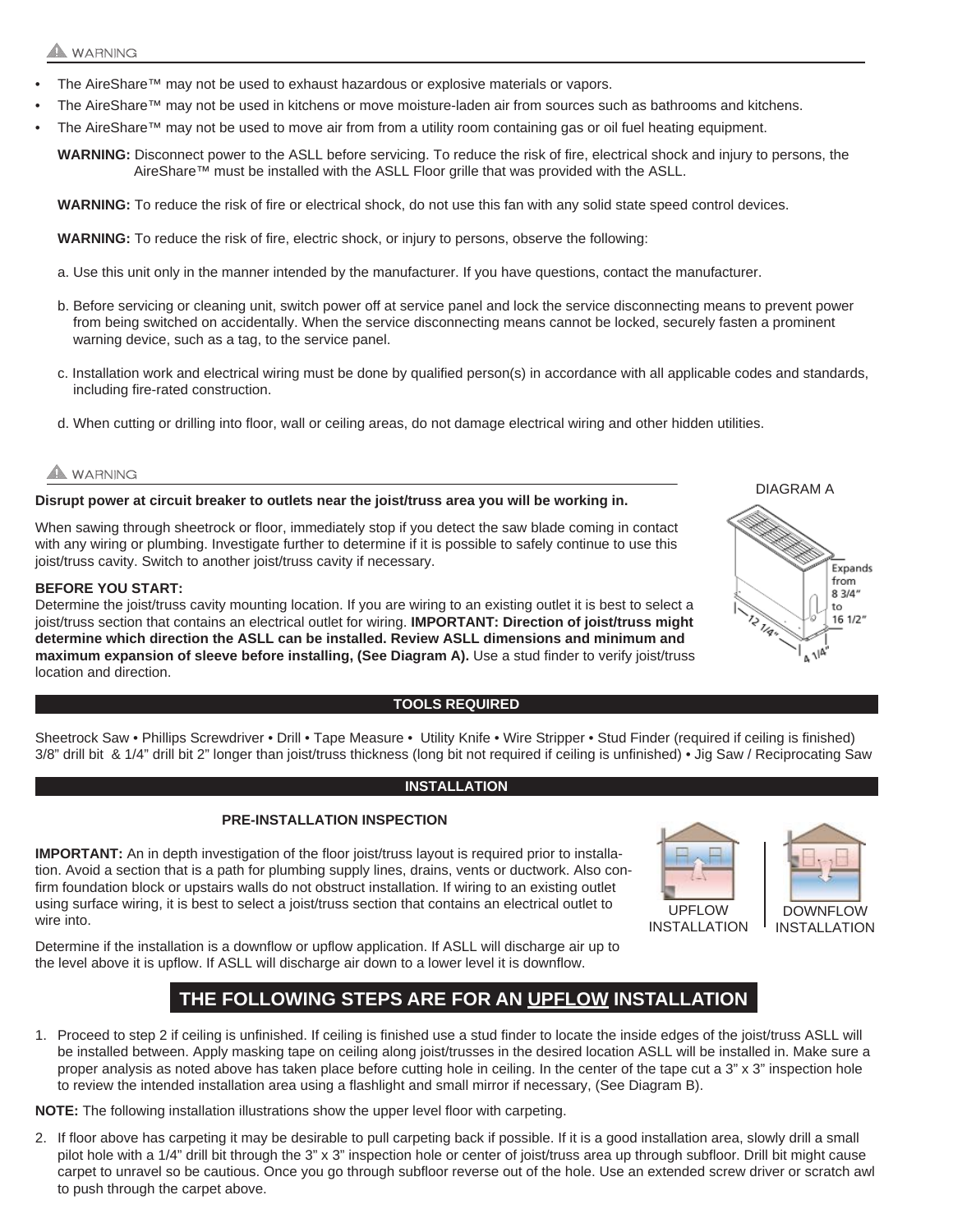3. Place ASLL Outer Sleeve template center alignment hole over drill bit or screw driver. Align template cutout lines parallel with baseboard and tape template to floor, (See Diagram C). Use a utility knife and cut out carpeting and pad along Outer Sleeve template lines denoted, (See Diagram D).



IF CEILING IS FINISHED, PLACE TAPE ALONG JOIST/TRUSS. CUT A 3" INSPECTION HOLE TO VERIFY IT IS A GOOD INSTALLATION LOCATION.

DIAGRAM B DIAGRAM C DIAGRAM D



PLACE ASLL OUTER SLEEVE TEMPLATE CEN-TER ALIGNMENT HOLE OVER DRILL BIT OR SCREW DRIVER.



FOR AN UPFLOW APPLICATION CUT OUT CAR-PET & ROUGH-IN OPENING USING OUTER SLEEVE TEMPLATE (4 5/16" X 12 5/16").

- 4. Drill the 4 corners out on floor with a 3/8" drill bit and saw opening out using a jig saw or reciprocating saw. The final rough-in opening in the floor for an Upflow application must measure 4 5/16" x 12 5/16" for Outer Sleeve. **IMPORTANT:** Rough-in openings must not exceed dimensions provided or Outer Sleeve flange may fall through opening, (See Diagram E).
- 5. Proceed to step 8 if ceiling below is unfinished. Slide the Outer Sleeve through the floor. Using a 1/4" long drill bit, follow the corners of the Outer Sleeve straight down and drill 4 holes through the ceiling material below, (See Diagram F). Connect the 4 holes on the ceiling below with a straight edge and compare the dimensions on the ceiling to Blower Housing template dimensions which measure 4 1/16" x 12 5/16", See Diagram G).
- 6. If ceiling is sheetrock use a sheetrock saw and follow the lines from step 5 and cut out ceiling opening, (See Diagram G). If ceiling is not sheetrock, use a jig saw or reciprocating saw. **IMPORTANT:** Both openings should be directly centered above one another.



DRILL OUT CORNERS WITH 3/8" DRILL BIT. **IMPORTANT:** ROUGH-IN OPENING FOR OUTER SLEEVE MUST NOT EXCEED 4 5/16" X 12 5/16".



IF CEILING BELOW IS FINISHED, DRILL (4) 1/4" HOLES THROUGH CEILING USING EACH OF THE 4 CORNERS OF OUTER SLEEVE AS A GUIDE.

DIAGRAM F DIAGRAM G



CONNECT (4) HOLES WITH A STRAIGHT EDGE AND MAKE SURE BLOWER HOUSING DIMEN-SIONS MEASURE 4 1/16" X 12 5/16". CUT OUT OPENING WITH SHEETROCK OR JIG SAW.

- 7. If ceiling is sheetrock or ceiling tile, slide sheetrock mounting brackets over sheet rock ends. The 2 large holes in brackets must face down, (See Diagram H). **IMPORTANT:** If using ceiling tile, it must be able to support 8 pounds to support the ASLL blower. If ceiling tile is not adequate enough to support the ASLL then the ASLL must be framed in and properly supported by ceiling track.
- 8. Use a rod with wire attached to ASLL Blower Housing mounting bracket to suspend ASLL blower from floor above while wiring, (See Diagram I).
- 9. Supply electrical power through ceiling opening on the side of ASLL where power will enter unit. See "Wiring" section for wiring specifics. Use provided strain relief bushing for standard 14-2 w/ground NM-B nonmetallic sheathed cable (Romex) and snap into place in 7/8" knockout on ASLL electrical box with about 6-8" of wire pushed into ASLL electrical box, (See Diagram J). Push wire up tight against ASLL Blower Housing and slide the ASLL up through the hole in the ceiling until the flange of the ASLL blower section meets the ceiling, (See Diagram K).

#### DIAGRAM H



INSTALL SHEETROCK BRACKETS ON BOTH ENDS OF OPENING WITH LARGER HOLES IN BRACKETS FACING DOWN.





SUPPORT ASLL BLOWER FROM ABOVE BY USING ASLL MOUNTING FLANGE AND MECHAN-ICS WIRE OR OTHER SUITABLE METHOD.

DIAGRAM J



SNAP PROVIDED STRAIN RELIEF BUSHING INTO ASLL ELECTRICAL BOX WITH 6-8" OF WIRE IN ELECTRICAL BOX.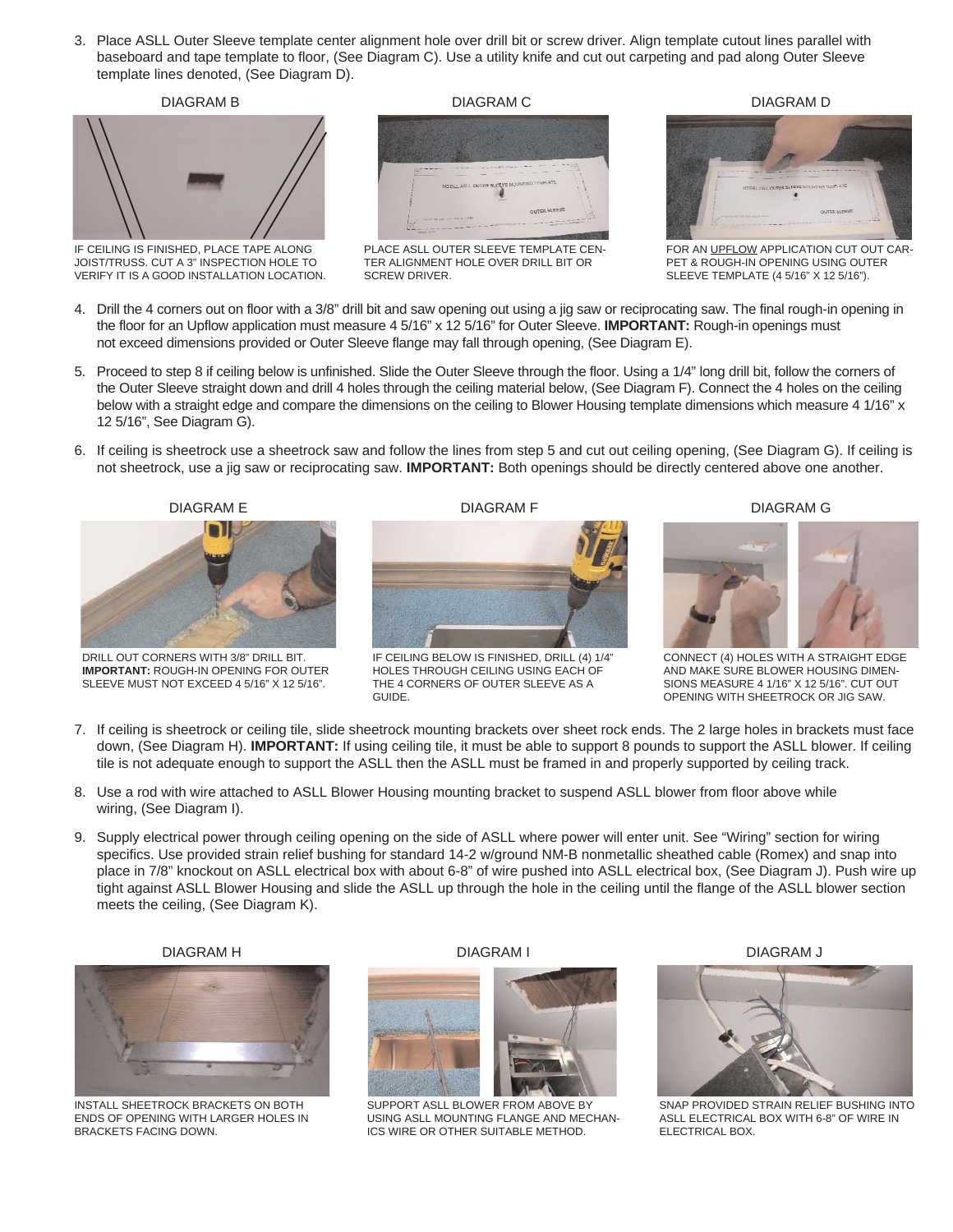- 10. Using the (4) provided black screws, align holes on ASLL Blower Housing mounting bracket with holes in sheetrock mounting bracket (utilized if ceiling is sheetrock or ceiling tile). Install the (4) screws straight up. The screws must grip the sheetrock mounting bracket small grip hole. Do not over tighten screws, (See Diagram L). If ceiling is unfinished cut (2) pieces from floor cutout material and secure each piece to the joist/truss and install (4) screws in ASLL Blower Housing mounting bracket, (See Diagram L).
- 11. Wire the ASLL as illustrated in the "Wiring" section. Push the wires into the ASLL electrical box and install electrical box cover and ceiling grille with the provided screws, (See Diagram M). Ceiling grille may be painted if desired.

INSTALL (4) SCREWS IN BLOWER HOUSING MOUNTING FLANGE INTO SHEETROCK MOUNTING BRACKET.

DIAGRAM K



PUSH WIRE UP TIGHT AGAINST ASLL BLOWER HOUSING AND SLIDE UP UNTIL FLUSH WITH CEILING.

DIAGRAM L



FOR UNFINISHED CEIL-INGS, SCREW PIECES OF WOOD CUT FROM FLOOR OPENING TO JOIST/TRUSS TO SUP-PORT ASLL BLOWER.

DIAGRAM M

WIRE PER WIRING DIAGRAM. INSTALL ASLL ELECTRICAL BOX COVER.



INSTALL CEILING GRILLE INTO SHEETROCK MOUNTING BRACKET WITH PROVIDED SCREWS.

- 12. **IMPORTANT:** If the combined width of the Joist/Truss thickness, ceiling and subfloor is over 13", adhere both air flow leakage stickers over electrical relief slot opening in Outer Sleeve to prevent air leakage into joist/truss cavity, (See Diagram N).
- 13. Install the Outer Sleeve in floor. **CAUTION:** When installing Outer Sleeve make sure electrical relief opening is on the side electrical enters ASLL, (See Diagram O).
- 14. Unit can be operated by switching the on/off switch below floor grille, (See Diagram P). ASLL can also be wired into a 120 VAC wall switch or thermostat if desired, see "Wiring" for details. Insert the floor grille.





**IMPORTANT:** IF ASLL OUTER SLEEVE WILL BE EXPANDED OVER 13", AIR FLOW LEAKAGE STICKERS MUST BE APPLIED OVER ELECTRI-CAL RELIEF SLOT TO PREVENT AIR LEAKAGE. DIAGRAM O



INSTALL OUTER SLEEVE THROUGH FLOOR. **CAUTION:** ELECTRICAL RELIEF SLOT MUST BE ON SIDE ELECTRICAL ENTERS ASLL OR DAM-**AGE MAY RESULT** 

DIAGRAM P



ASLL CAN BE OPERATED BY ON/OFF SWITCH THROUGH FLOOR GRILLE OR IT CAN BE WIRED INTO A 120 VAC WALL SWITCH OR THERMOSTAT.

# **THE FOLLOWING STEPS ARE FOR A DOWNFLOW INSTALLATION**

**IMPORTANT:** An in depth investigation of the floor joist/truss layout is required prior to installation. Avoid a joist/truss cavity that is a path for plumbing supply lines, drains, vents or ductwork. Also confirm foundation block and upstairs walls do not obstruct installation. If wiring to an existing outlet, it is best to select a joist/truss section that contains an electrical outlet for wiring.

#### **The following steps must be completed to convert the ASLL from an upflow to a downflow installation.**

Remove (1) screw from On/Off switch coverplate. Pull On/Off cover assembly out and remove Blue & Red wires connected to switch. Turn ASLL over and remove electrical access coverplate from opposite side. Pull Blue & Red wires through and connect to On/Off switch terminals - Red to center, Blue to other, (See Diagram A1). Reinstall On/Off assembly with (1) screw, (See Diagram A2). Reinstall electrical access coverplate on opposite side.

Remove (3) screws from blower guard screen, turn ASLL over and and reinstall blower guard screen flush against both outer edges of ASLL blower housing to prevent contact with moving blower wheel, (See Diagram A3).



FEED ON/OFF SWITCH WIRES THROUGH FROM OTHER SIDE AND PUSH ON MALE SWITCH TER-MINALS - RED TO CENTER, BLUE TO OTHER.

DIAGRAM A1 DIAGRAM A2



INSTALL ON/OFF ASSEMBLY WITH (1) SCREW REMOVED FROM OTHER SIDE. REINSTALL ELECTRICAL ACCESS COVERPLATE ON OPPO-SITE SIDE.



DIAGRAM A3

INSTALL BLOWER GUARD SCREEN WITH (3) SCREWS REMOVED FROM OTHER SIDE.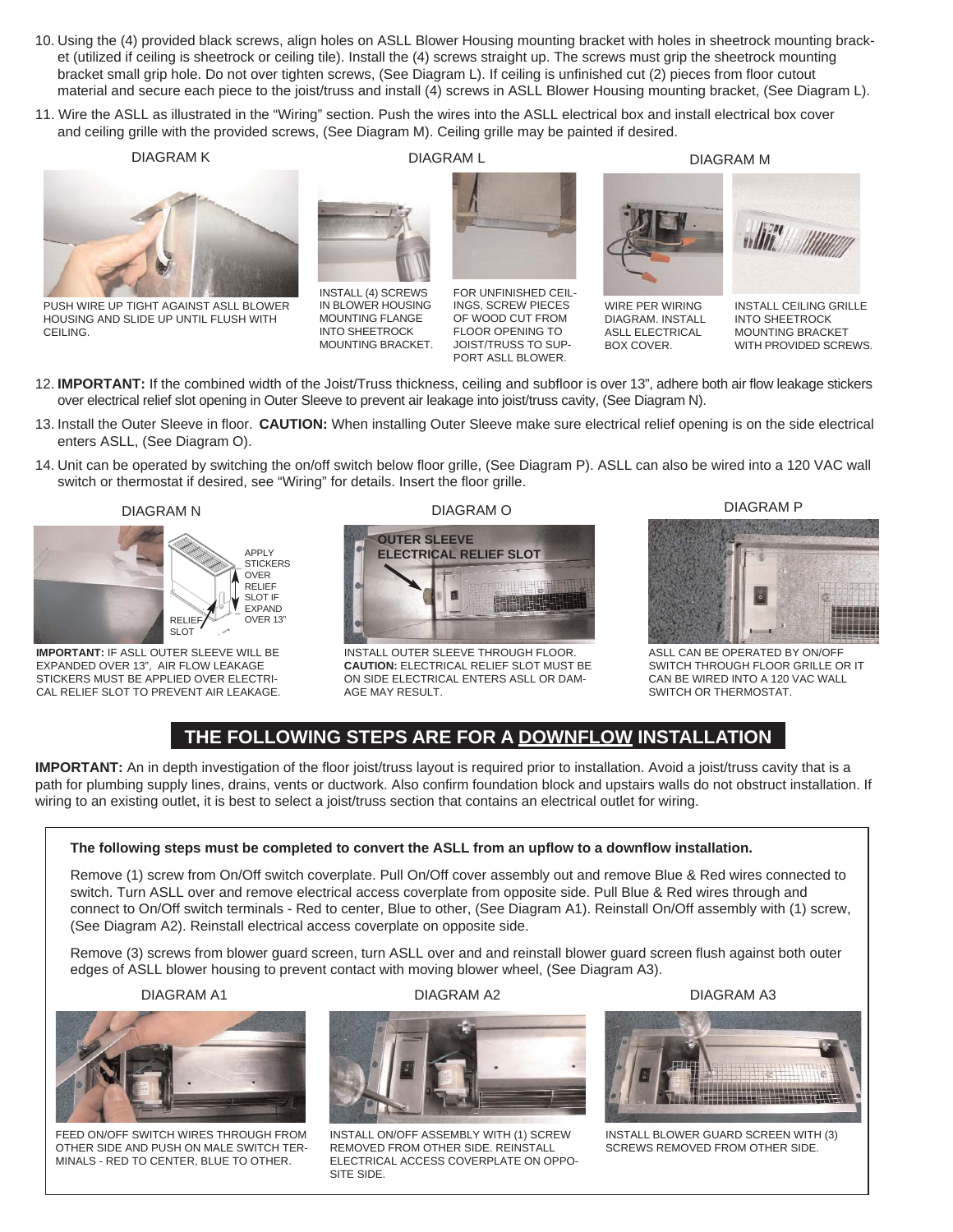1. Proceed to step 2 if ceiling is unfinished. If ceiling is finished use a stud finder to locate the inside edges of the joist/truss cavity the ASLL will be installed between. Apply masking tape on ceiling along joist/trusses in the desired location ASLL will be installed in. Make sure a proper analysis as noted above has taken place before cutting hole in ceiling. In the center of the tape cut a 3" x 3" inspection hole to review the intended installation area using a flashlight and small mirror if necessary, (See Diagram B1).

**NOTE:** The following installation illustrations show the upper level floor with carpeting.

- 2. If floor above has carpeting it may be desirable to pull carpeting back if possible. If it is a good installation area, slowly drill a small pilot hole with a 1/4" drill bit through the 3" x 3" inspection hole or center of joist/truss up through subfloor. Drill bit might cause carpet to unravel so be cautious. Once you go through subfloor reverse out of the hole. Use an extended screw driver or scratch awl to push through the carpet above.
- 3. Place ASLL Blower Housing template center alignment hole over drill bit or screw driver. Align template cutout lines parallel with baseboard and tape template to floor, (See Diagram C1). Use a utility knife and cut out carpeting and pad along Blower Housing template lines denoted, (See Diagram D1).



IF CEILING IS FINISHED, PLACE TAPE ALONG JOIST/TRUSS. CUT A 3" INSPECTION HOLE TO VERIFY IT IS A GOOD INSTALLATION LOCATION.



PLACE ASLL BLOWER HOUSING TEMPLATE CENTER ALIGNMENT HOLE OVER DRILL BIT OR SCREW DRIVER.

DIAGRAM B1 DIAGRAM C1 DIAGRAM D1



FOR A DOWNFLOW APPLICATION CUT OUT CARPET & ROUGH-IN OPENING USING BLOW-ER HOUSING TEMPLATE (4 1/16" X 12 5/16").

- 4. Drill the 4 corners out on floor with a 3/8" drill bit and saw opening out using a jig saw or reciprocating saw. The final rough-in opening in the floor for a Downflow application must measure 4 1/16" x 12 5/16" for Blower Housing. **IMPORTANT:** Rough-in openings must not exceed dimensions provided or Blower Housing flange may fall through opening, (See Diagram E1).
- 5. Proceed to step 7 if ceiling below is unfinished. Using a 1/4" long drill bit, follow the corners of the Blower Housing cutout straight down and drill 4 holes through the ceiling material below, (See Diagram F1). Connect the 4 holes on the ceiling below with a straight edge and compare the dimensions on the ceiling to Outer Sleeve template dimensions which measure 4 5/16" x 12 5/16", (See Diagram G1).
- 6. If ceiling is sheetrock use a sheetrock saw and follow the lines from step 5 and cut out ceiling opening, (See Diagram G1). If ceiling is not sheetrock, use a jig saw or reciprocating saw. **IMPORTANT:** Both openings should be directly centered above one another.



DRILL OUT CORNERS WITH 3/8" DRILL BIT. **IMPORTANT:** ROUGH-IN OPENING FOR BLOWER HOUSING MUST NOT EXCEED 4 1/16" X 12 5/16".



IF CEILING BELOW IS FINISHED, DRILL (4) 1/4" HOLES STRAIGHT DOWN THROUGH CEILING USING EACH OF THE 4 CORNERS OF BLOWER HOUSING CUT OUT AS A GUIDE.

DIAGRAM G1



CONNECT (4) HOLES WITH A STRAIGHT EDGE AND MAKE SURE OUTER SLEEVE DIMENSIONS MEASURE 4 5/16" X 12 5/16". CUT OUT OPENING WITH SHEETROCK OR JIG SAW.

- 7. Supply electrical power to side of ASLL where power will enter unit. See "Wiring" section for wiring specifics. Use provided strain relief bushing for standard 14-2 w/ground NM-B nonmetallic sheathed cable (Romex) and snap into place in 7/8" knockout on ASLL electrical box with about 6-8" of wire pushed into ASLL electrical box, (See Diagram H1).
- 8. Push wire up tight against ASLL Blower Housing and insert the ASLL blower through floor opening until flange meets floor, (See Diagram I1).
- 9. If ceiling is sheetrock or ceiling tile, slide sheetrock mounting brackets over sheet rock ends. The 2 large holes in brackets must face down, (See Diagram J1).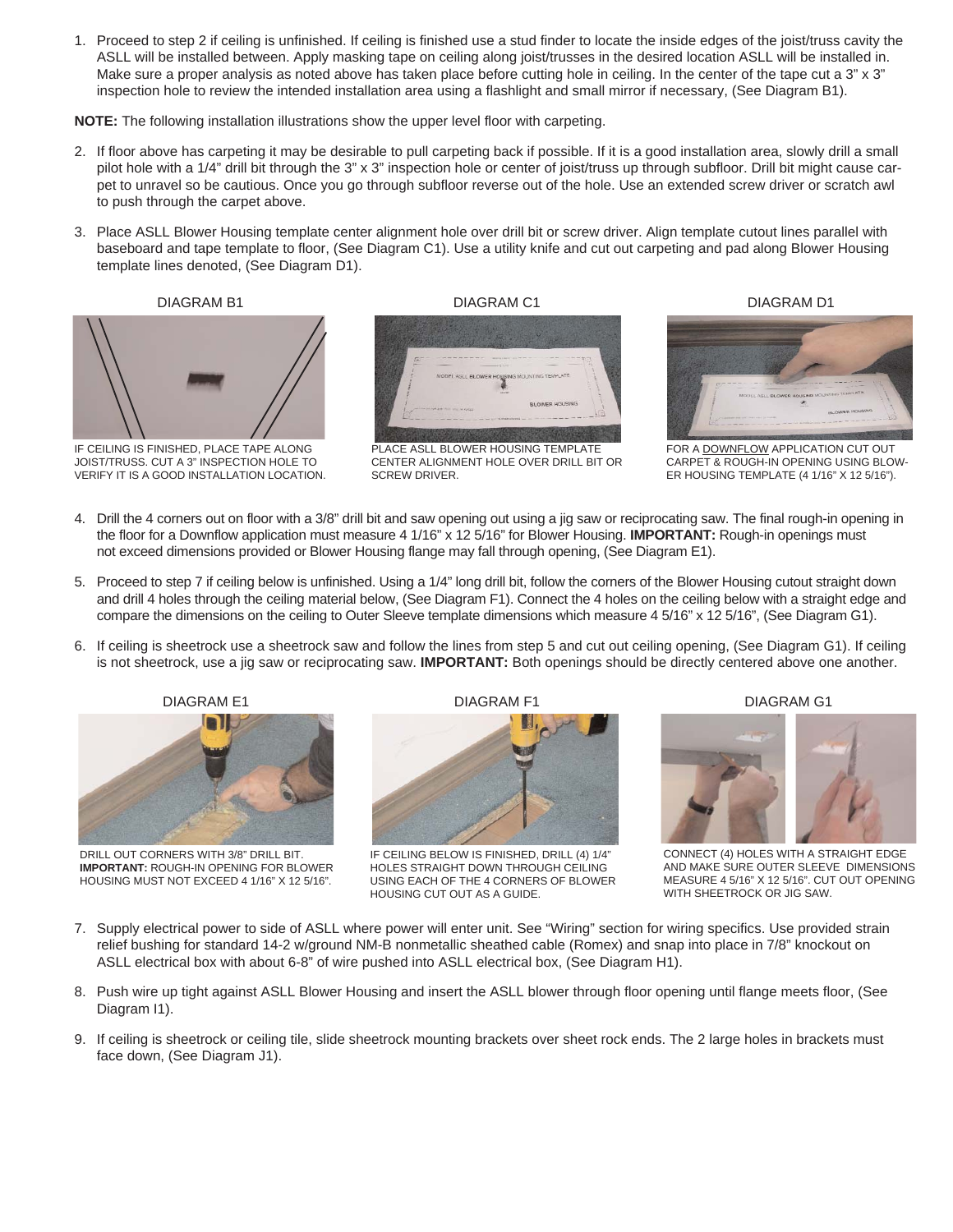DIAGRAM H1



SNAP PROVIDED STRAIN RELIEF BUSHING INTO ASLL ELECTRICAL BOX WITH 6-8" OF WIRE IN ELECTRICAL BOX.

DIAGRAM I1



PUSH WIRE UP TIGHT AGAINST ASLL BLOWER HOUSING AND INSERT THE ASLL THROUGH FLOOR OPENING.



INSTALL SHEETROCK BRACKETS ON BOTH ENDS OF OPENING WITH LARGER HOLES IN BRACKETS FACING DOWN.

- 10. **IMPORTANT:** If the combined width of the Joist/Truss thickness, ceiling and subfloor require ASLL Blower sleeve to be expanded over 13", adhere both air flow leakage stickers over electrical relief slot opening in Outer Sleeve to prevent air leakage into joist/truss cavity, (See Diagram K1).
- 11. Install the Outer Sleeve over Blower Housing. **CAUTION:** When installing Outer Sleeve make sure electrical relief opening is on the side electrical enters ASLL, (See Diagram L1).
- 12. Using the (4) provided black screws, align holes on ASLL Outer Sleeve mounting bracket with holes in sheetrock mounting bracket (utilized if ceiling is sheetrock or ceiling tile). Install the (4) screws straight up. The screws must grip the sheetrock mounting bracket small grip hole if utilized. Do not over tighten screws, (See Diagram M1). If ceiling is unfinished cut (2) pieces from floor cutout material and secure each piece to the joist/truss and install (4) screws in ASLL Outer Sleeve mounting bracket, (See Diagram M1).



**IMPORTANT:** IF ASLL OUTER SLEEVE WILL BE EXPANDED OVER 13", AIR FLOW LEAKAGE STICKERS MUST BE APPLIED OVER ELECTRI-CAL RELIEF SLOT TO PREVENT AIR LEAKAGE.



INSTALL OUTER SLEEVE THROUGH CEILING. **CAUTION:** ELECTRICAL RELIEF SLOT MUST BE ON SIDE ELECTRICAL ENTERS ASLL OR DAM-AGE WILL RESULT.

#### DIAGRAM M1



INSTALL (4) SCREWS IN OUTER SLEEVE MOUNTING FLANGE INTO SHEETROCK MOUNTING BRACKET.



FOR UNFINISHED CEIL-INGS, SCREW PIECES OF WOOD CUT FROM FLOOR OPENING TO JOIST/TRUSS TO SUP-PORT ASLL BLOWER.

- 13. Wire the ASLL as illustrated in the "Wiring" section. Push the wires into the ASLL electrical box and install electrical box cover, (See Diagram N1).
- 14. Install ceiling grille into sheetrock mounting bracket with the provided screws, (See Diagram O1). Ceiling grille may be painted if desired.
- 15. Insert the floor grille. Unit can be operated by switching the on/off switch below floor grille, (See Diagram P1). ASLL can also be wired into a 120 VAC wall switch or thermostat if desired, see "Wiring" for details.



WIRE PER WIRING DIAGRAM. INSTALL ELECTRICAL COVER.

DIAGRAM N1

**MODE** 

INSTALL ASLL ELECTRI-CAL BOX COVER.



INSTALL CEILING GRILLE INTO SHEETROCK MOUNTING BRACKET WITH PROVIDED SCREWS. GRILLE MAY BE PAINTED IF DESIRED.

DIAGRAM P1



ASLL CAN BE OPERATED BY ON/OFF SWITCH THROUGH FLOOR GRILLE OR IT CAN BE WIRED INTO A 120 VAC WALL SWITCH OR THERMOSTAT.

DIAGRAM J1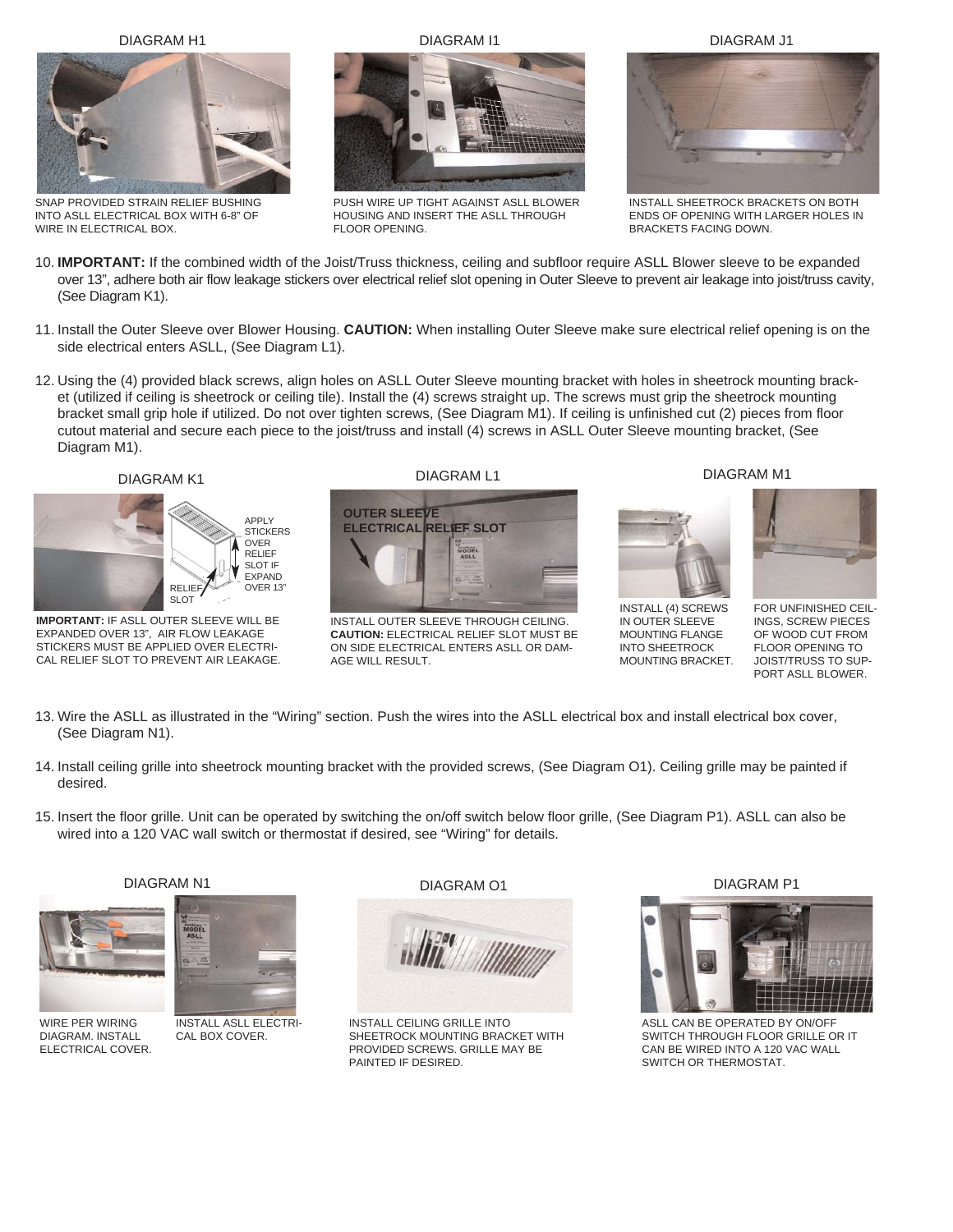## **A** WARNING

Disrupt power at circuit breaker to outlets within the joist/truss cavity you will be working.

- 1. Wire Blower into 120 VAC power source as shown in wiring connection diagram. **NOTE:** Optional 120 VAC wall switch or thermostat may be desired.
- 2. Attach ASLL electrical box coverplate, (See Diagram N1).

## **AIRESHARETM MODEL ASLL WIRING CONNECTIONS**



#### **OPTIONAL SURFACE WIRING INSTALLATION**

Surface wiring materials can be found at most do-it-yourself hardware and home improvement stores. If wiring to an existing outlet using surface wiring, it is best to select a joist/truss section that contains an electrical outlet to wire into. If that is not possible, run surface wiring track horizontal along wall and use a 90 degree track piece to route down to floor in desired location ASLL will be installed, (See Diagram U).

**WARNING:** To reduce the risk of fire or electrical shock remove power from outlet at circuit braker before wiring. Use a volt meter to assure that power is not supplied to outlet before continuing.

- 1. Mark a vertical level line down center of outlet. Remove or cut out baseboard for surface wiring track, (See Diagram Q).
- 2. Pull back carpet and Drill 1/2" hole parallel to wall through floor along edge of wall where line meets floor for standard 14-2 w/ground NM-B nonmetallic sheathed cable (Romex), (See Diagram R).
- 3. Install surface box plate on existing outlet. Feed wiring down from electrical box through track to ASLL Blower. Connect Black wire to outlet "Hot" and White wire to outlet neutral. Connect ground wire to outlet ground wires, (See Diagram S).





MARK A VERTICAL LEVEL LINE DOWN FROM OUTLET.

DIAGRAM Q DIAGRAM R DIAGRAM S



DRILL 1/2" HOLE PARALLEL TO WALL THROUGH FLOOR WHERE VERTICAL LINE FROM OUTLET MEETS FLOOR.



INSTALL SURFACE WIRING BOX PLATE ON EXISTING OUTLET AND WIRE POWER FEED IN FOR ASLL.